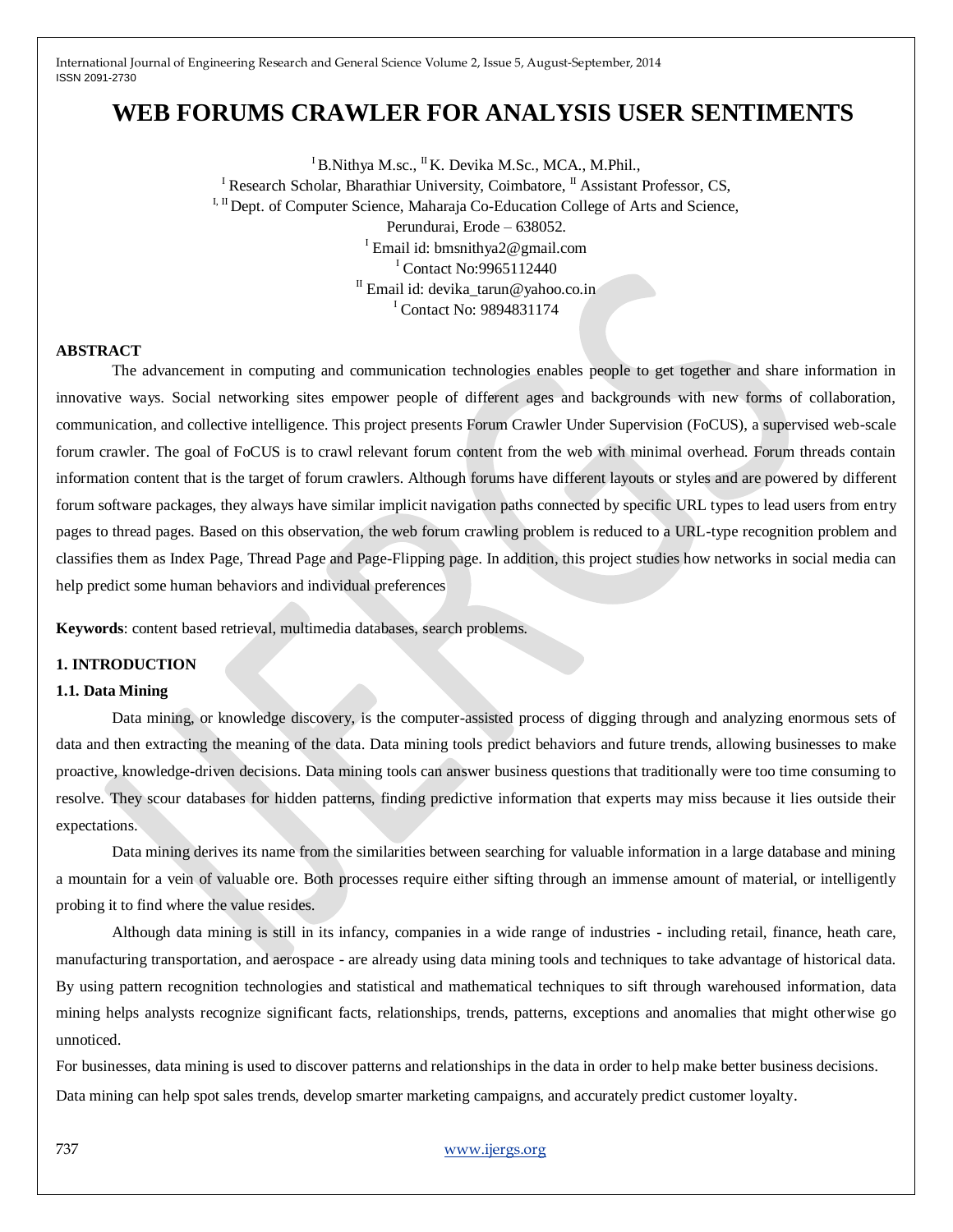#### **1.2.WEB CRAWLER**

A Web crawler is an Internet bot that systematically browses the World Wide Web, typically for the purpose of Web indexing. A Web crawler may also be called a Web spider, an ant, an automatic indexer, or (in the FOAF software context) a Web scutter. Web search engines and some other sites use Web crawling or spidering software to update their web contentor indexes of others sites' web content. Web crawlers can copy all the pages they visit for later processing by a search engine that indexes the downloaded pages so that users can search them much more quickly. Crawlers can validate hyperlinks and HTML code. They can also be used for web scraping.

WebCrawler was originally a separate search engine with its own database, and displayed advertising results in separate areas of the page. More recently it has been repositioned as a metasearch engine, providing a composite of separately identified sponsored and non-sponsored search results from most of the popular search engines.

A Web crawler starts with a list of URLs to visit, called the *seeds*. As the crawler visits these URLs, it identifies all the hyperlinks in the page and adds them to the list of URLs to visit, called the *crawl frontier*. URLs from the frontier are recursively visited according to a set of policies. The large volume implies that the crawler can only download a limited number of the Web pages within a given time, so it needs to prioritize its downloads. The high rate of change implies that the pages might have already been updated or even deleted.

The number of possible crawlable URLs being generated by server-side software has also made it difficult for web crawlers to avoid retrieving duplicate content. Endless combinations of HTTP GET (URL-based) parameters exist, of which only a small selection will actually return unique content. For example, a simple online photo gallery may offer three options to users, as specified through HTTP GET parameters in the URL.

If there exist four ways to sort images, three choices of thumbnail size, two file formats, and an option to disable userprovided content, then the same set of content can be accessed with 48 different URLs, all of which may be linked on the site. This mathematical combination creates a problem for crawlers, as they must sort through endless combinations of relatively minor scripted changes in order to retrieve unique content.

"Given that the bandwidth for conducting crawls is neither infinite nor free, it is becoming essential to crawl the Web in not only a scalable, but efficient way, if some reasonable measure of quality or freshness is to be maintained." A crawler must carefully choose at each step which pages to visit next.

#### **1.3. COLLECTIVE BEHAVIOR**

Collective behavior refers to the behaviors of individuals in a social networking environment, but it is not simply the aggregation of individual behaviors. In a connected environment, individuals" behaviors tend to be interdependent, influenced by the behavior of friends. This naturally leads to behavior correlation between connected users. Take marketing as an example: if our friends buy something, there is a better-than-average chance that we will buy it, too.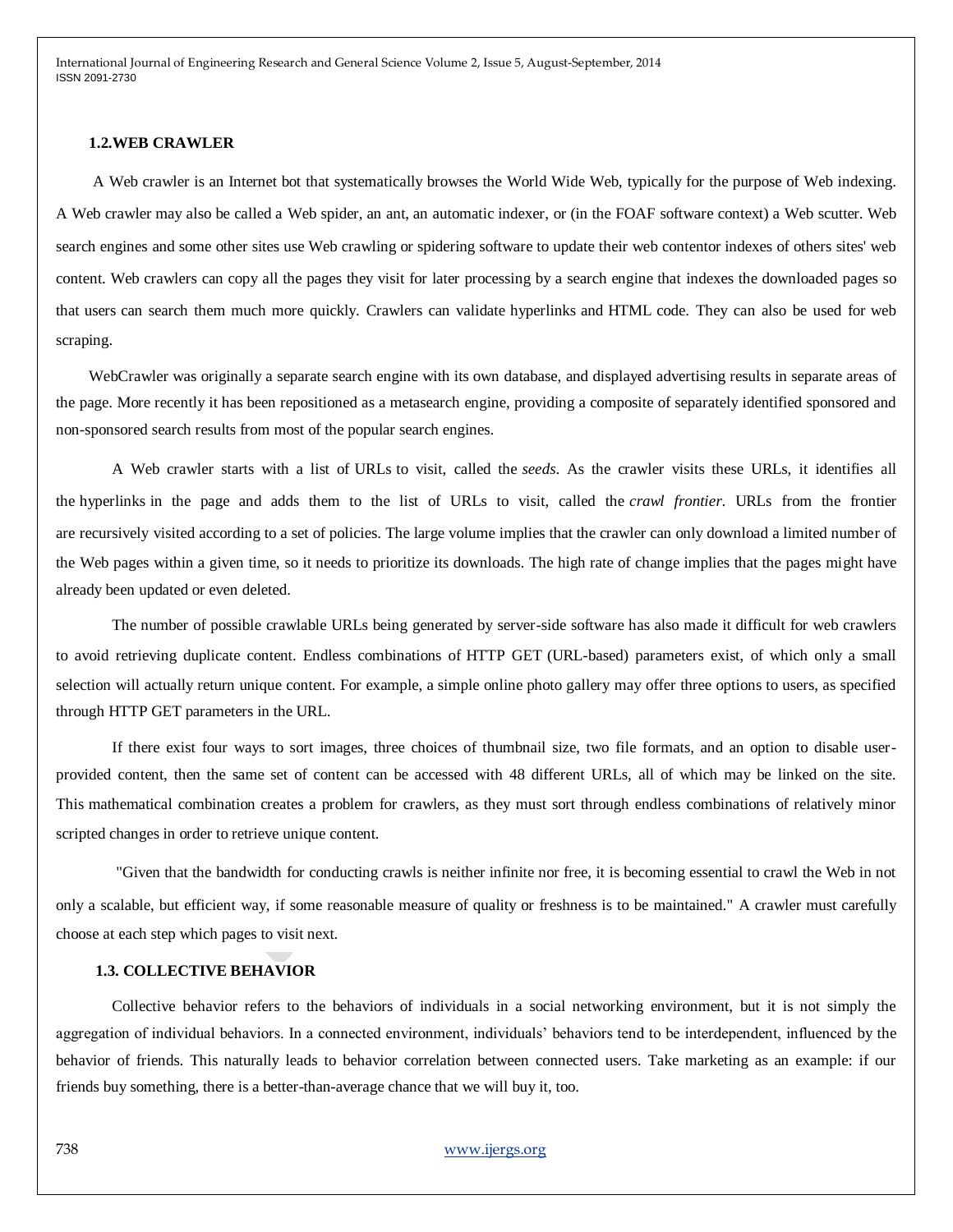This behavior correlation can also be explained by *homophily.* Homophily is a term coined in the 1950s to explain our tendency to link with one another in ways that confirm, rather than test, our core beliefs. Essentially, we are more likely to connect to others who share certain similarities with us. This phenomenon has been observed not only in the many processes of a physical world, but also in online systems. Homophily results in behavior correlations between connected friends.

In other words, friends in a social network tend to behave similarly. The recent boom of social media enables us to study collective behavior on a large scale. Here, behaviors include a broad range of actions: joining a group, connecting to a person, clicking on an ad, becoming

interested in certain topics, dating people of a certain type, etc. In this work, we attempt to leverage the behavior correlation presented in a social network in order to predict collective behavior in social media. Given a network with the behavioral information of some actors, how can we infer the behavioral outcome of the remaining actors within the same network.

It can also be considered as a special case of semi-supervised learning or relational learning where objects are connected within a network. Some of these methods, if applied directly to social media, yield only limited success. This is because connections in social media are rather noisy and heterogeneous. In the next section, we will discuss the connection heterogeneity in social media, review the concept of social dimension, and anatomize the scalability limitations of the earlier model proposed which provides a compelling motivation for this work.

# **2. PROBLEM FORMULATION 2.1. PROBLEM FORMULATION**

To harvest knowledge from forums, their content must be downloaded first. However, forum crawling is not a trivial problem. Generic crawlers, which adopt a breadth-first traversal strategy, are usually ineffective and inefficient for forum crawling. This is mainly due to two non-crawler-friendly characteristics of forums.

1) Duplicate links and uninformative pages and

2) page-flipping links.

In addition to the above two challenges, there is also a problem of entry URL discovery. The entry URL of a forum points to its homepage, which is the lowest common ancestor page of all its threads. The system reduces the forum crawling problem to a URL type recognition problem and implement a crawler, FoCUS, to demonstrate its applicability. It shows how to automatically learn regular expression patterns (ITF regexes) that recognize the index URL, thread URL, and page-flipping URL using the page classifiers built from as few as five annotated forums.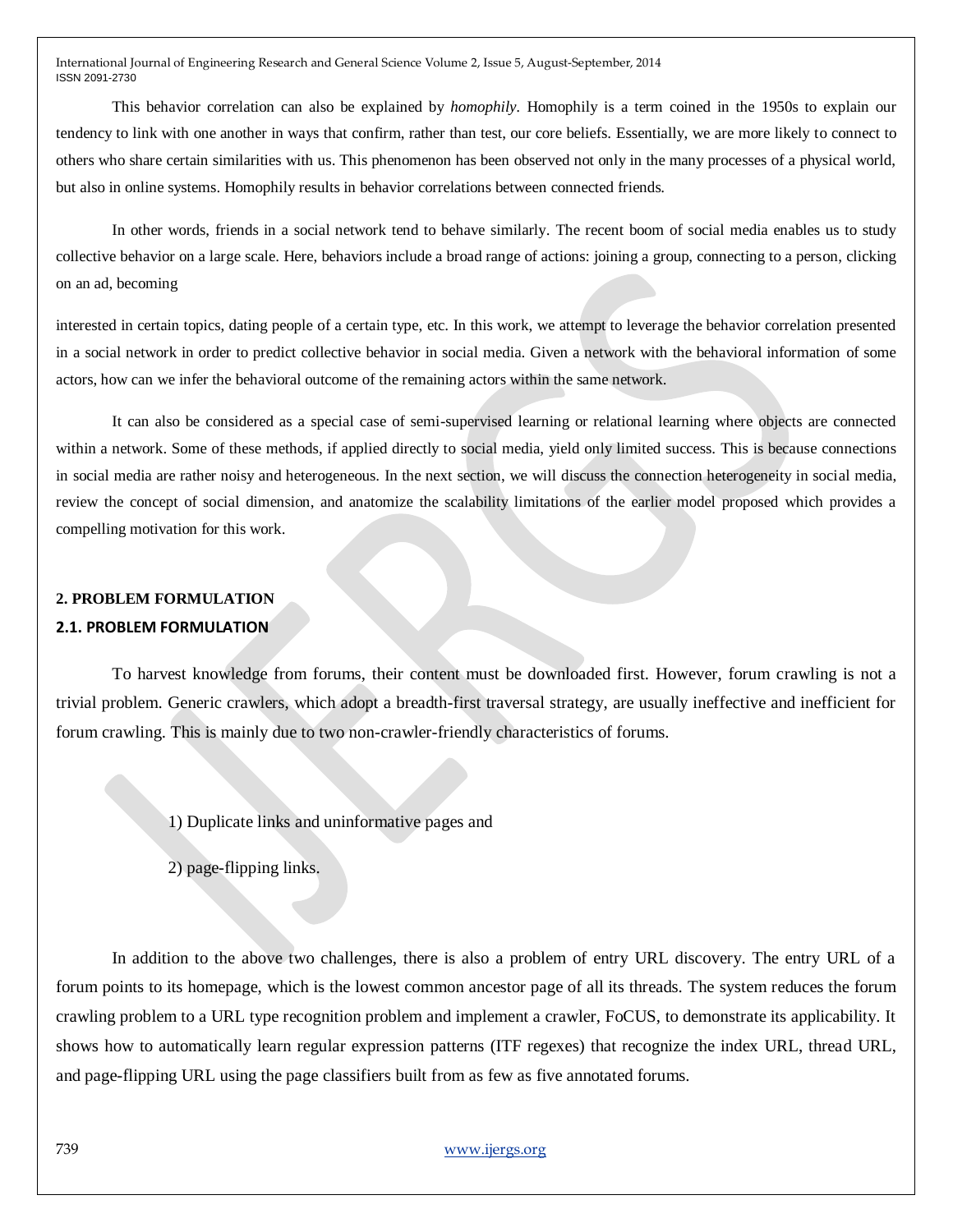To predict collective behavior in social media is being done by understanding how individuals behave in a social networking environment.. In particular, given information about some individuals, how can infer the behavior of unobserved individuals in the same network? A social-dimension-based approach has been shown effective in addressing the heterogeneity of connections presented in social media.

However, the networks in social media are normally of colossal size, involving hundreds of thousands of actors. The scale of these networks entails scalable learning of models for collective behavior prediction. To address the scalability issue, an edge-centric clustering scheme is required to extract sparse social dimensions.

Hence the thesis is proposed. With sparse social dimensions, the project can efficiently handle networks of millions of actors while demonstrating a comparable prediction performance to other non-scalable methods.

While fuzzy c-means is a popular soft-clustering method, its effectiveness is largely limited to spherical clusters. By applying kernel tricks, the kernel fuzzy c-means algorithm attempts to address this problem by mapping data with nonlinear relationships to appropriate feature spaces. Kernel combination, or selection, is crucial for effective kernel clustering.

Unfortunately, for most applications, it is uneasy to find the right combination. At present, there is a risk in clustering images with more noise pixels. Since the image is not clustered well, the existing system is somewhat less efficient.

The problem is aggravated for many real-world clustering applications, in which there are multiple potentially useful cues. For such applications, to apply kernel-based clustering, it is often necessary to aggregate features from different sources into a single aggregated feature.

# **2.2. OBJECTIVES OF THE RESEARCH**

The development in computing and communication technologies enables people to get together and share information in innovative ways. Social networking sites (a recent phenomenon) empower people of different ages and backgrounds with new forms of collaboration, communication, and collective intelligence. This thesis presents Forum Crawler under Supervision (FoCUS), a supervised web-scale forum crawler.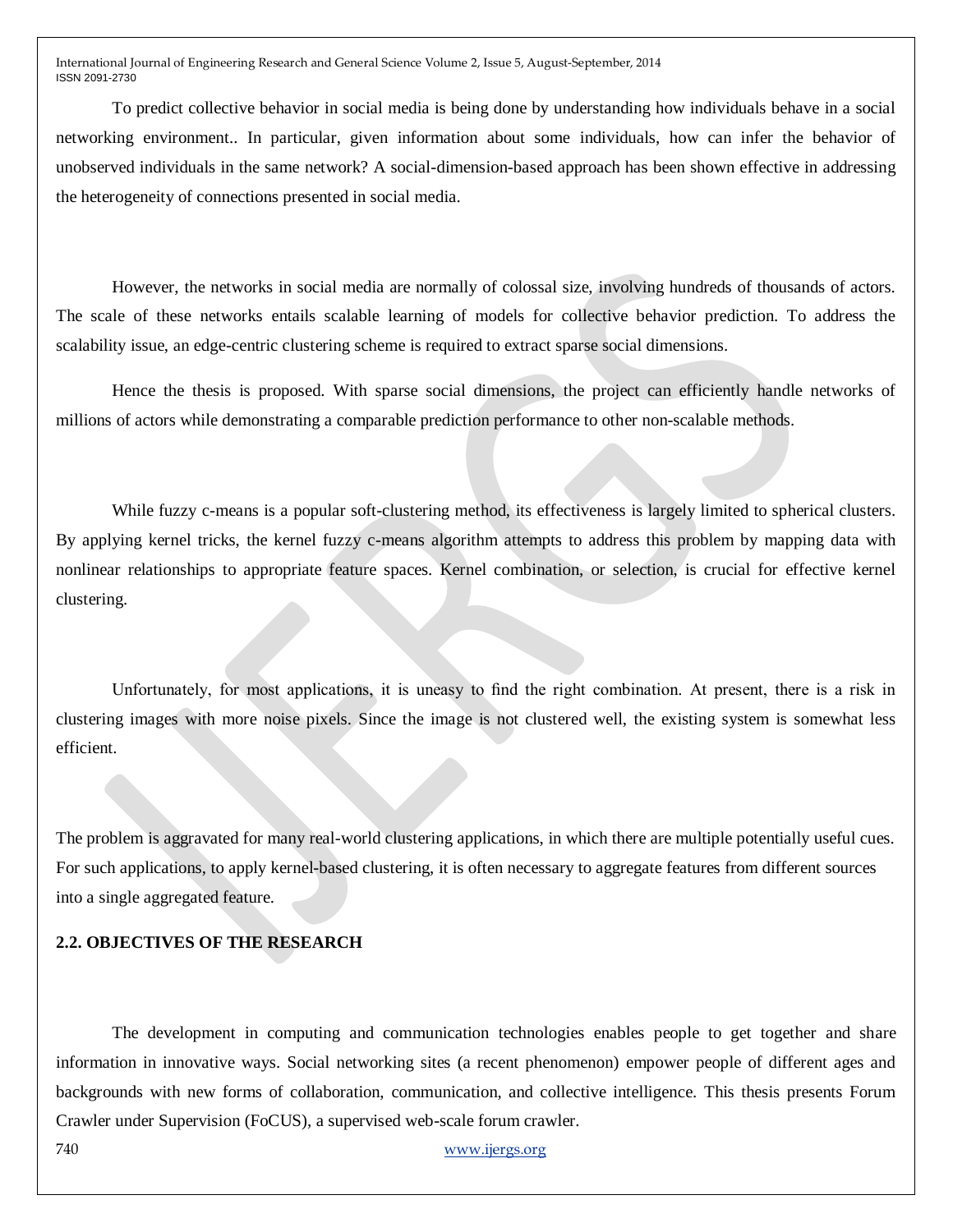The goal of FoCUS is to crawl relevant forum content from the web with minimal overhead. Forum threads contain information content that is the target of forum crawlers. Although forums have different layouts or styles and are powered by different forum software packages, they always have similar implicit navigation paths connected by specific URL types to lead users from entry pages to thread pages.

Based on this observation, the web forum crawling problem is reduced to a URL-type recognition problem and classifies them as Index Page, Thread Page and Page-Flipping page. In addition, this thesis studies how networks in social media can help predict some human behaviors and individual preferences. In particular, given the behavior of some individuals in a network, how can infer the behavior of other individuals in the same social network? This study can help better understand behavioral patterns of users in social media for applications like social advertising and recommendation.

This study of collective behavior is to understand how individuals behave in a social networking environment. Oceans of data generated by social media like Facebook, Twitter, and YouTube present opportunities and challenges to study collective behavior on a large scale. This thesis aims to learn to predict collective behavior in social media. A social-dimension-based approach has been shown effective in addressing the heterogeneity of connections presented in social media. However, the networks in social media are normally of colossal size, involving hundreds of thousands of actors. The scale of these networks entails scalable learning of models for collective behavior prediction.

To address the scalability issue, the thesis proposes an edge-centric clustering scheme to extract sparse social dimensions. With sparse social dimensions, the proposed approach can efficiently handle networks of millions of actors while demonstrating a comparable prediction performance to other non-scalable methods.

In addition, the thesis includes a new concept called sentiment analysis. Since many automated prediction methods exist for extracting patterns from sample cases, these patterns can be used to classify new cases. The proposed system contains the method to transform these cases into a standard model of features and classes.

# **METHODOLOGY**

# **4.1 TERMINOLOGY**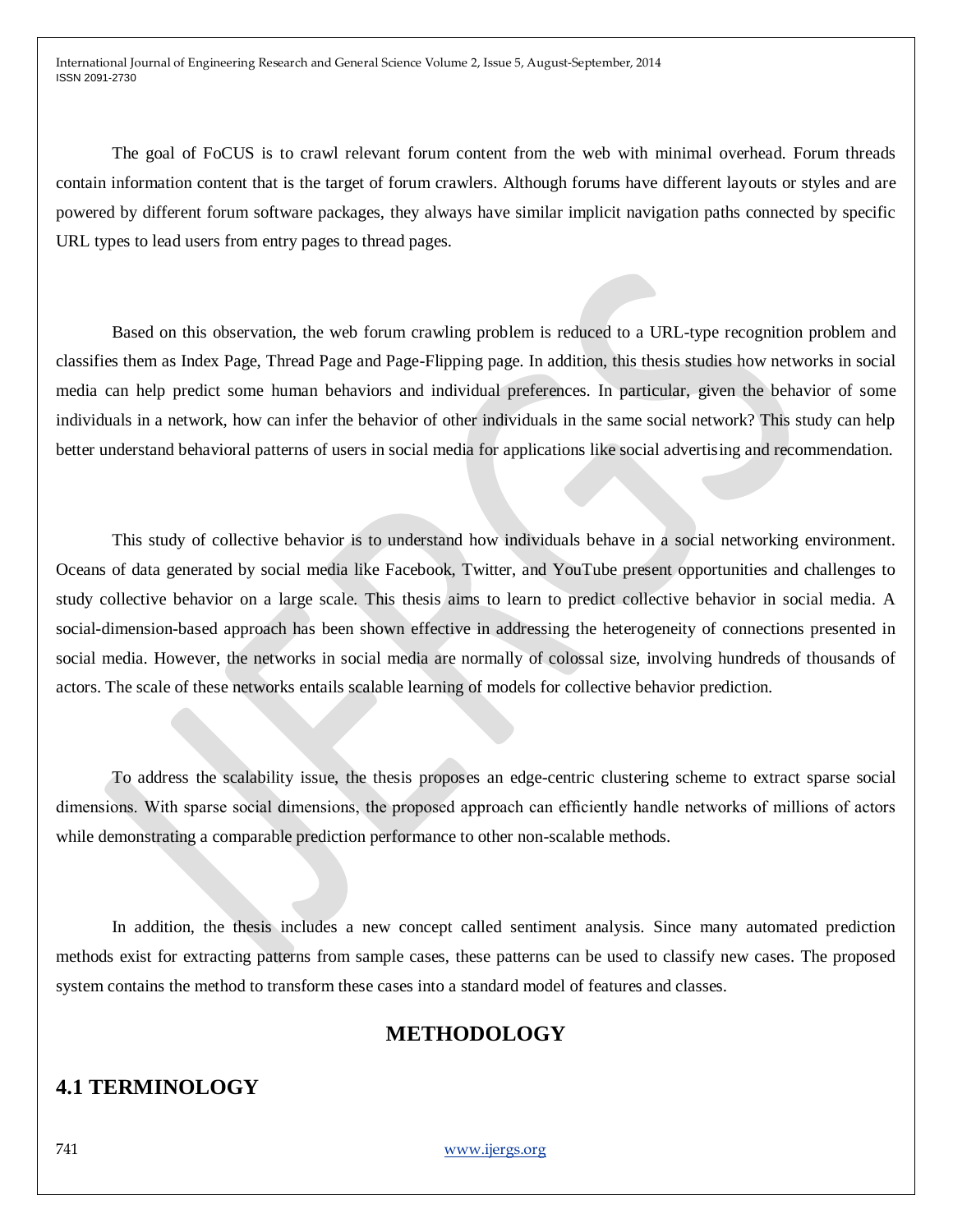To facilitate presentation in the following sections, the first define some terms used in this dissertation.

# **4.1.1 PAGE TYPE**

It classified forum pages into page types.

## **Entry Page:**

The homepage of a forum is contains a list of boards and is also the lowest common ancestor of all threads.

# **Index Page:**

A page of a board in a forum, which usually contains a table-like structure; each row in it contains information of a board or a thread.

## **Thread Page:**

A page of a thread in a forum that contains a list of posts with user generated content belonging to the same discussion.

# → Other Page:

A page that is not an entry page, index page, or thread page.

### **4.1.2 URL TYPE**

There are four types of URL.

# $\rightarrow$  Index URL:

A URL is on an entry page or index page and points to an index page. Its anchor text shows the title of its destination board.

# Thread URL:

A URL is on an index page and points to a thread page. Its anchor text is the title of its destination thread.

# **Page-flipping URL:**

A URL leads users to another page of the same board or the same thread. Correctly dealing with page-flipping URLs enables a crawler to download all threads in a large board or all posts in a long thread.

## → Other URL: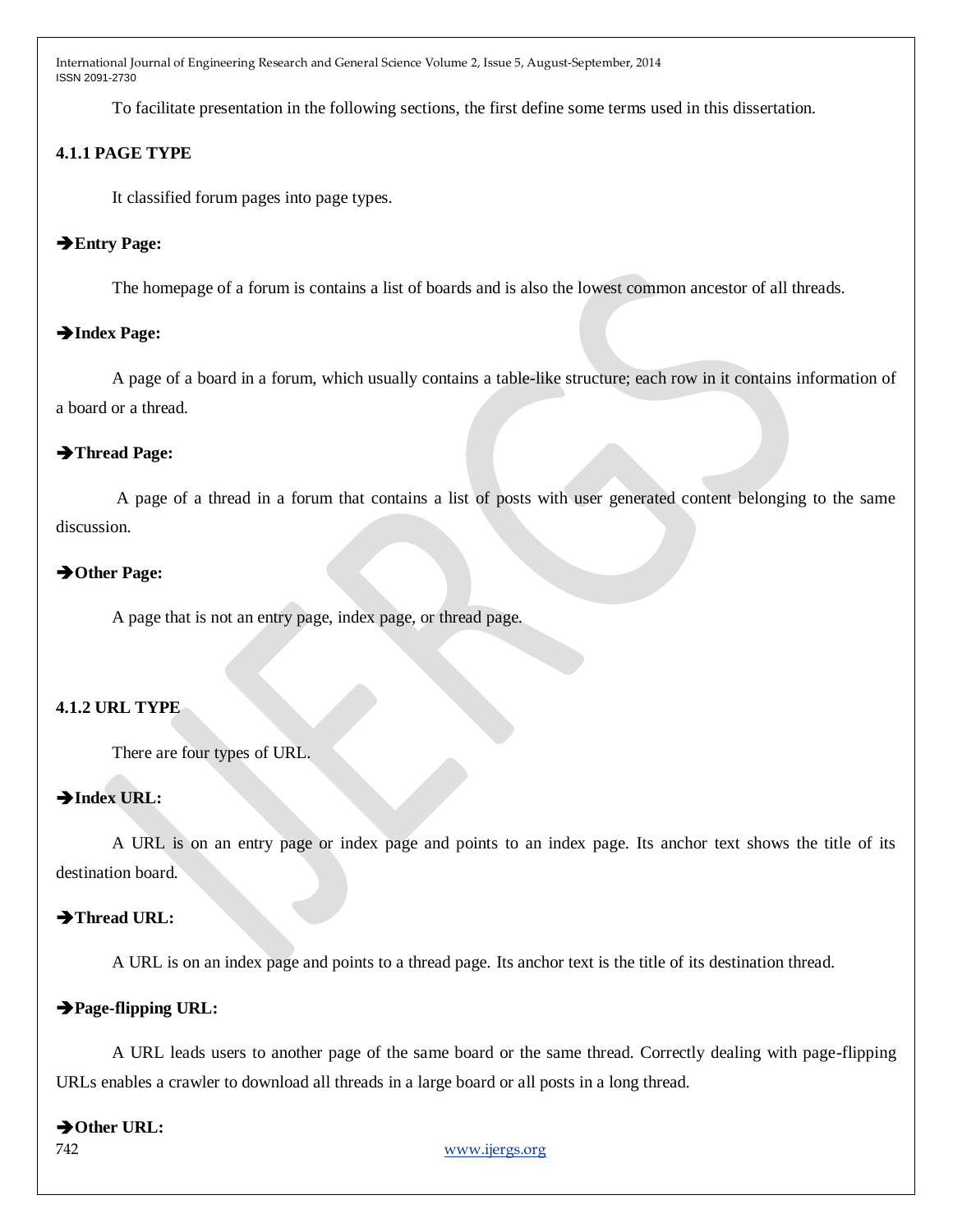A URL that is not an index URL, thread URL, or page-flipping URL.

## **4.1.3 EIT Path**:

An entry-index-thread path is a navigation path from an entry page through a sequence of index pages (via index URLs and index page-flipping URLs) to thread pages (via thread URLs and thread page-flipping URLs).

## **4.1.4 ITF Regex:**

An index-thread-page-flipping regex is a regular expression that can be used to recognize index, thread, or pageflipping URLs. ITF regex is what FoCUS aims to learn and applies directly in online crawling. The learned ITF regexes are site specific, and there are four ITF regexes in a site: one for recognizing index URLs, one for thread URLs, one for index page-flipping URLs, and one for thread page-flipping URLs. A perfect crawler starts from a forum entry URL and only follows URLs that match ITF regexes to crawl all forum threads. The paths that it traverses are EIT paths.

# **4.2. ARCHITECTURE OF FOCUS**

The overall architecture of FoCUS as follows. It consists of two major parts: the learning part and the online crawling part. The learning part first learns ITF regexes of a given forum from automatically constructed URL training examples. The online crawling part then applies learned ITF regexes to crawl all threads efficiently. Given any page of a forum, FoCUS first finds its entry URL using the Entry URL Discovery module.

Then, it uses the Index/Thread URL Detection module to detect index URLs and thread URLs on the entry page; the detected index URLs and thread URLs are saved to the URL training sets. Next, the destination pages of the detected index URLs are fed into this module again to detect more index and thread URLs until no more index URL is detected.

fter that, the Page-Flipping URL Detection module tries to find page flipping URLs from both index pages and thread pages and saves them to the training sets. Finally, the ITF Regexes Learning module learns a set of ITF regexes from the URL training sets.

.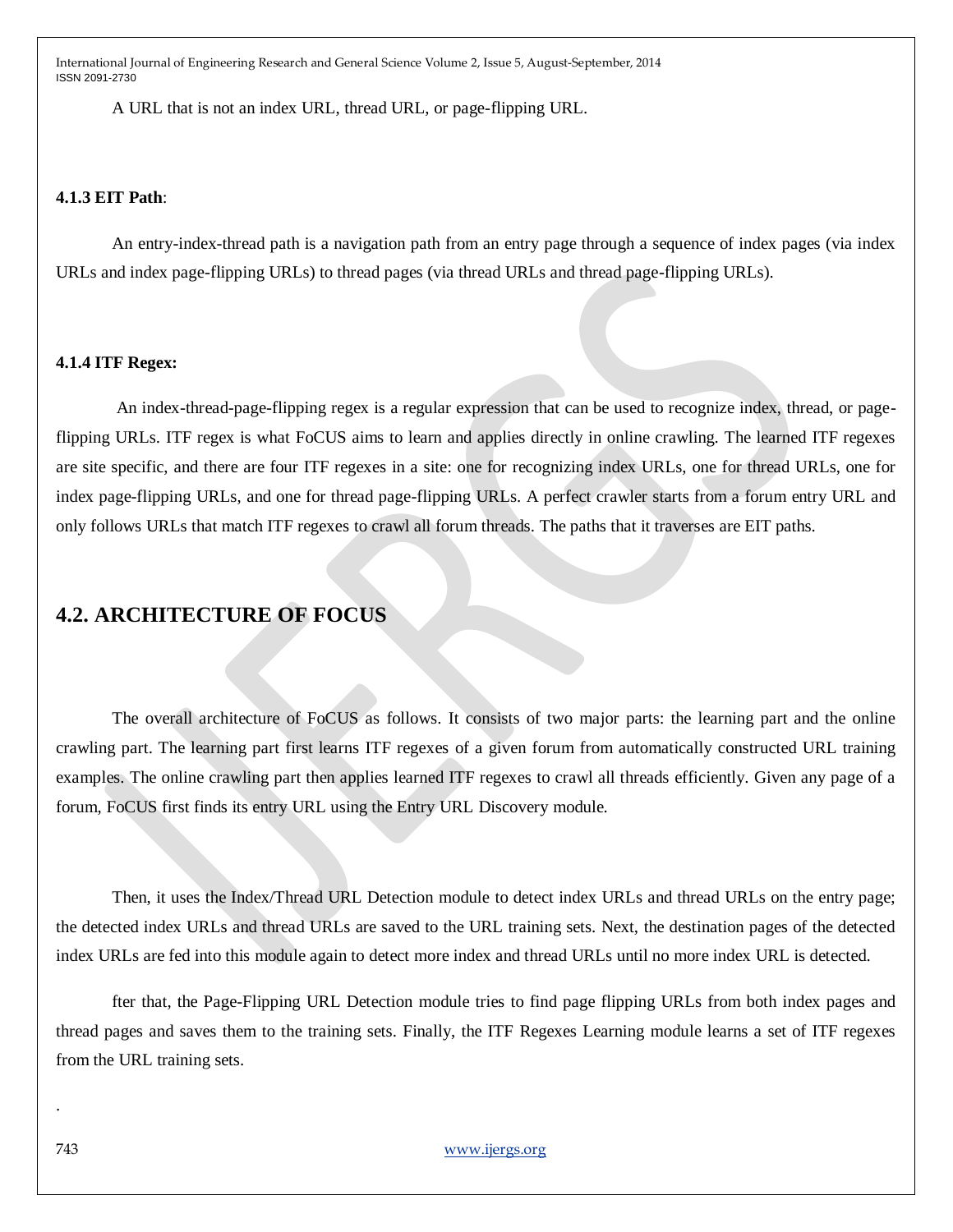Once the learning is finished, FoCUS performs online crawling as follows: starting from the entry URL, FoCUS follows all URLs matched with any learned ITF regex. FoCUS continues to crawl until no page could be retrieved or other condition is satisfied.

# **4.2.1. ITF REGEXES LEARNING**

To learn ITF regexes, FoCUS adopts a two-step supervised training procedure. The first step is training sets construction. The second step is regexes learning.

### **i. Constructing URL Training Sets**

The goal of URL training sets construction is to automatically create sets of highly precise index URL, thread URL, and page-flipping URL strings for ITF regexes learning. Its use a similar procedure to construct index URL and thread URL training sets since they have very similar properties except for the types of their destination pages; to present this part first. Page-flipping URLs have their own specific properties that are different from index URLs and thread

URLs; to present this part later.

## **ii. Index URL and thread URL training sets**

Recall that an index URL is a URL that is on an entry or index page; its destination page is another index page; its anchor text is the board title of its destination page. A thread URL is a URL that is on an index page; its destination page is a thread page; its anchor text is the thread title of its destination page. It also note that the only way to distinguish index URLs from thread URLs is the type of their destination pages. Therefore, to need a method to decide the page type of a destination page.

The index pages and thread pages each have their own typical layouts. Usually, an index page has many narrow records, relatively long anchor text, and short plain text; while a thread page has a few large records (user posts). Each post has a very long text block and relatively short anchor text.

An index page or a thread page always has a timestamp field in each record, but the timestamp order in the two types of pages are reversed: the timestamps are typically in descending order in an index page while they are in ascending order in a thread page. In addition, each record in an index page or a thread page usually has a link pointing to a user profile page.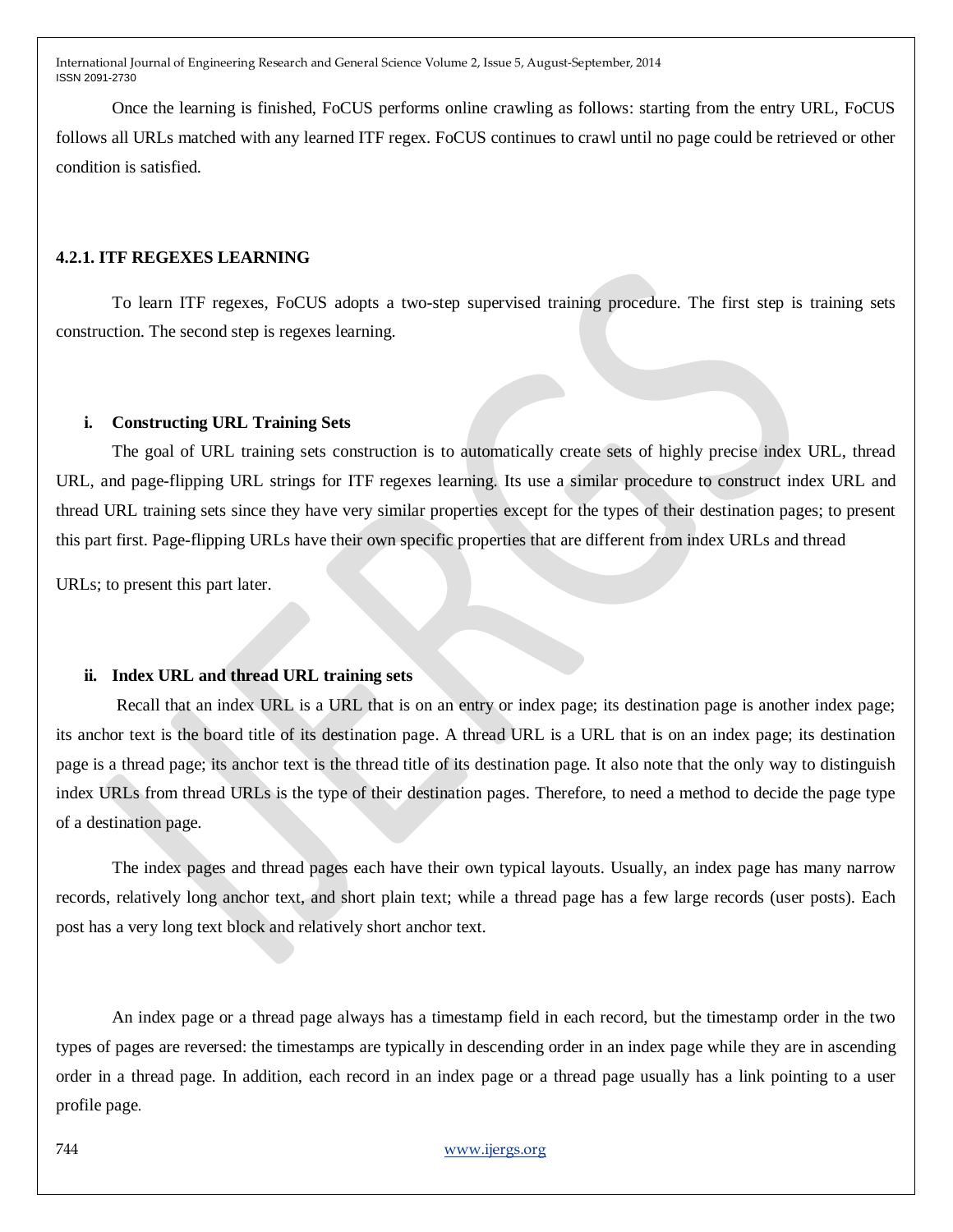Algorithm IndexUrlAndThreadUrlDetection

Input: sp: an entry page or index page

it\_group: a group of index/thread URLs Output:

- 1: let it\_group be  $\varphi$ ; data
- 2: url\_groups = Collect URL groups by aligning HTML DOM tree of sp;
- 3: foreach ug in url groups do
- ug.anchor\_len = Total anchor text length in ug;  $4:$
- 5: end foreach
- 6: it group =  $arg max( uq. anchor len )$  in url groups;
- 7: it\_group.DstPageType = Majority page type of the destination pages of URLs in ug;
- 8: if it\_group.DstPageType is INDEX\_PAGE
- it\_group.UrlType = INDEX\_URL; 9:
- 10: else if it\_group.DstPageType is THREAD\_PAGE
- it\_group.UrlType = THREAD\_URL;  $11:$
- $12:$  else
- $13:$ it\_group =  $\varphi$ ;
- 14: end if
- 15: return it\_group;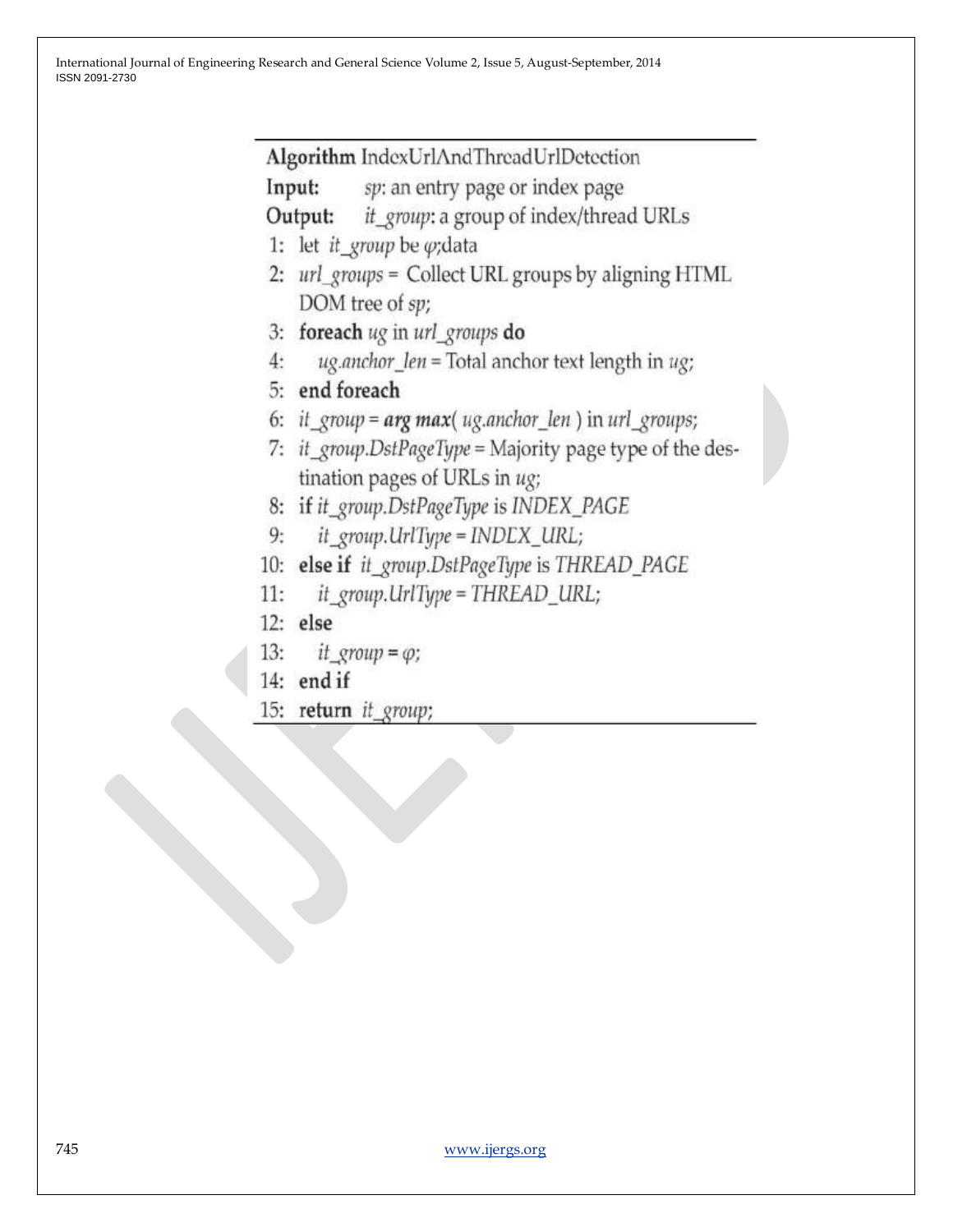# **4.2.2. PAGE-FLIPPING URL TRAINING SET**

Page-flipping URLs point to index pages or thread pages but they are very different from index URLs or thread URLs. The proposed "connectivity" metric is used to distinguish page-flipping URLs from other loop-back URLs. However, the metric only works well on the "grouped" page-flipping URLs, i.e., more than one page-flipping URL in one page.

But in many forums, there is only one page-flipping URL in one page, which it called single page-flipping URL. Such URLs cannot be detected using the "connectivity" metric. To address this shortcoming, it observed some special properties of page flipping URLs and proposed an algorithm to detect page flipping URLs based on these properties.

In particular, the grouped page-flipping URLs have the following properties:

- 1. Their anchor text is either a sequence of digits such as 1, 2, 3, or special text such as "last."
- 2. They appear at the same location on the DOM tree of their source page and the DOM trees of their destination pages.
- 3. Their destination pages have similar layout with their source pages. It use tree similarity to determine whether the layouts of two pages are similar or not. As to single page-flipping URLs, they do not have the property 1, but they have another special property.
- 4. The single page-flipping URLs appearing in their source pages and their destination pages have the same anchor text but different URL strings.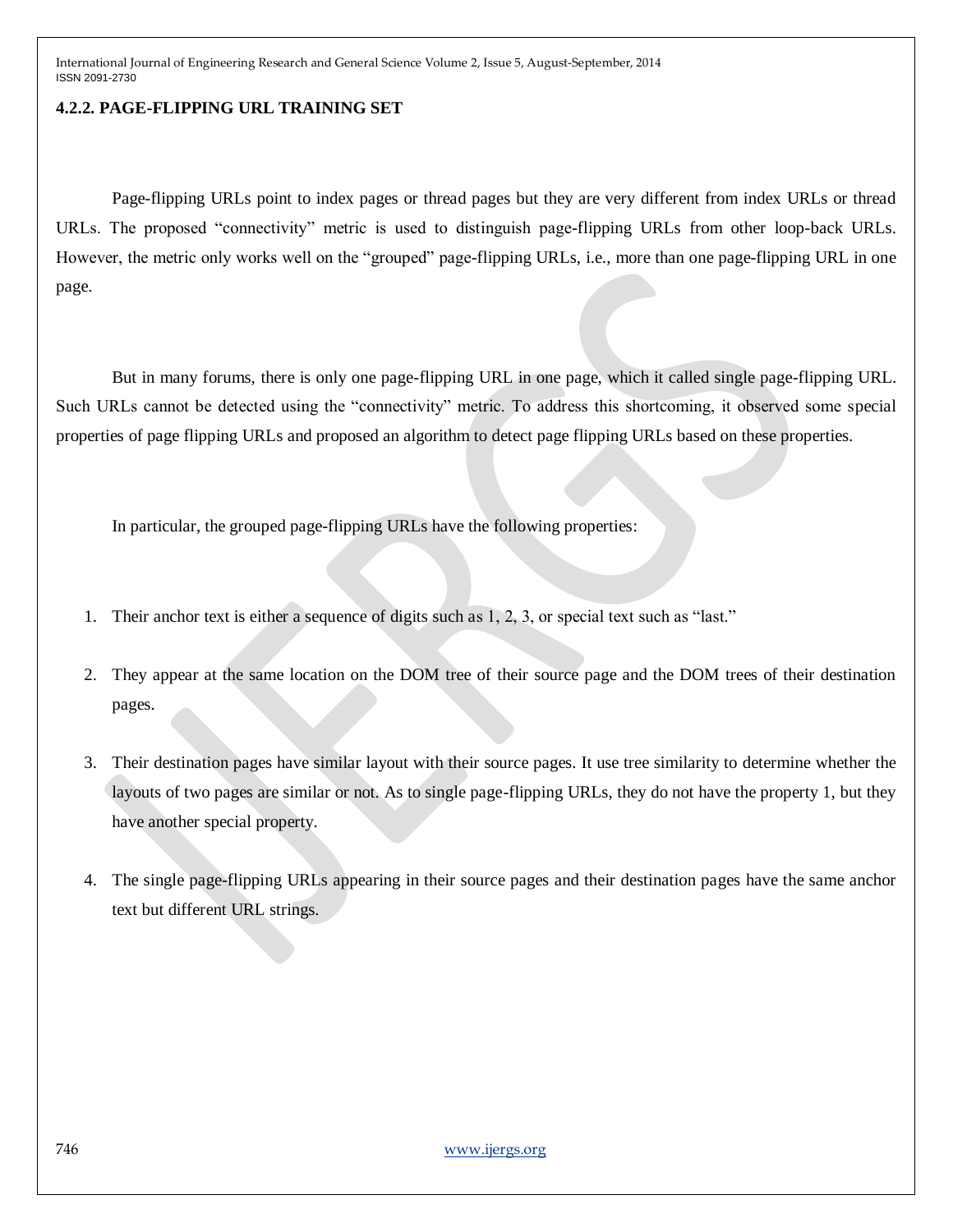| Algorithm PageFlippingUrlDetection                                                                                         |  |  |  |  |  |  |  |
|----------------------------------------------------------------------------------------------------------------------------|--|--|--|--|--|--|--|
| sp: an index page or thread page<br>Input:                                                                                 |  |  |  |  |  |  |  |
| pf_group: a group of page-flipping URLs<br>Output:                                                                         |  |  |  |  |  |  |  |
| 1: let $pf\_group$ be $\varphi$ ;                                                                                          |  |  |  |  |  |  |  |
| url_groups = Collect URL groups by aligning HTML<br>2:                                                                     |  |  |  |  |  |  |  |
| DOM tree of sp;                                                                                                            |  |  |  |  |  |  |  |
| foreach ug in url_groups do<br>3:                                                                                          |  |  |  |  |  |  |  |
| 4:<br>if the anchor texts of ug are digit strings                                                                          |  |  |  |  |  |  |  |
| $pages = Download( URLs in ug);$<br>5:                                                                                     |  |  |  |  |  |  |  |
| if pages have the similar layout to sp and ug<br>6:                                                                        |  |  |  |  |  |  |  |
| appears at same location of <i>pages</i> as in sp                                                                          |  |  |  |  |  |  |  |
| 7:<br>$pf\_group = ug;$                                                                                                    |  |  |  |  |  |  |  |
| 8:<br>break;                                                                                                               |  |  |  |  |  |  |  |
| end if<br>9:                                                                                                               |  |  |  |  |  |  |  |
| 10:<br>end if                                                                                                              |  |  |  |  |  |  |  |
| 11:<br>end foreach                                                                                                         |  |  |  |  |  |  |  |
| 12:<br>if pf group is $\varphi$                                                                                            |  |  |  |  |  |  |  |
| 13:<br>foreach url in outging URLs in sp                                                                                   |  |  |  |  |  |  |  |
| 14:<br>$p =$ <b>Download</b> ( $url$ );                                                                                    |  |  |  |  |  |  |  |
| $pf\_url =$ Extract URL in $p$ at the same location as<br>15:                                                              |  |  |  |  |  |  |  |
| $url$ in $sp$ ;                                                                                                            |  |  |  |  |  |  |  |
| <b>if</b> $pf$ <sub><i>url</i></sub> exists <b>and</b> $pf$ <i><sub><i>url.anchor</i> = <i>url.anchor</i></sub></i><br>16: |  |  |  |  |  |  |  |
| and pf_url.UrlString != url.UrlString                                                                                      |  |  |  |  |  |  |  |
| Add url and cand_url into pf_group;<br>17:                                                                                 |  |  |  |  |  |  |  |
| 18:<br>break;                                                                                                              |  |  |  |  |  |  |  |
| end if<br>19:                                                                                                              |  |  |  |  |  |  |  |
| end foreach<br>20:                                                                                                         |  |  |  |  |  |  |  |
| end if<br>21:                                                                                                              |  |  |  |  |  |  |  |
| $pf\_group$ .UrlType = $PAGE\_FLIPPING\_URL;$<br>22:                                                                       |  |  |  |  |  |  |  |
| return pf_group;<br>23:                                                                                                    |  |  |  |  |  |  |  |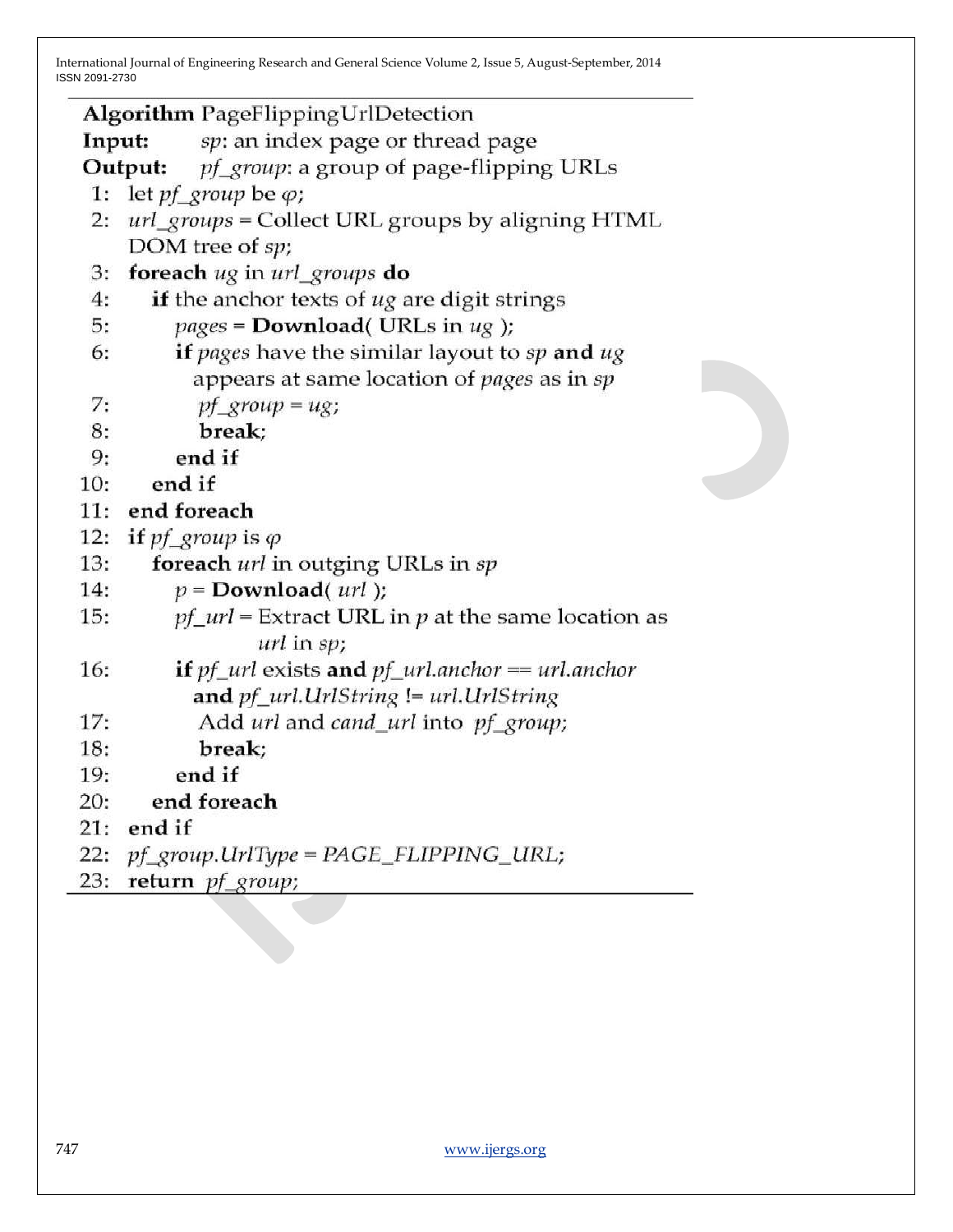# **4.3 SPARSE SOCIAL DIMENSIONS**

In this section, to first show one toy example to illustrate the intuition of communities in an "edge" view and then present potential solutions to extract sparse social dimensions.

# **4.3.1 COMMUNITIES IN AN EDGE-CENTRIC VIEW**

# **4.3.2 EDGE PARTITION VIA LINE GRAPH PARTITION**

# **4.3.3 EDGE PARTITION VIA CLUSTERING EDG E INSTANCES**

# **4.3.1 COMMUNITIES IN AN EDGE-CENTRIC VIEW**

Though SocioDim with soft clustering for social dimension extraction demonstrated promising results, its scalability is limited. A network may be sparse i.e., the density of connectivity is very low), whereas the extracted social dimensions are not sparse. Let's look at the toy network with two communities in Figure 1. Its social dimensions following modularity maximization are shown in Table 2. Clearly, none of the entries is zero.



**Figure. No.1: 1 Toy example**



**Figure. No: 2 Edge cluster**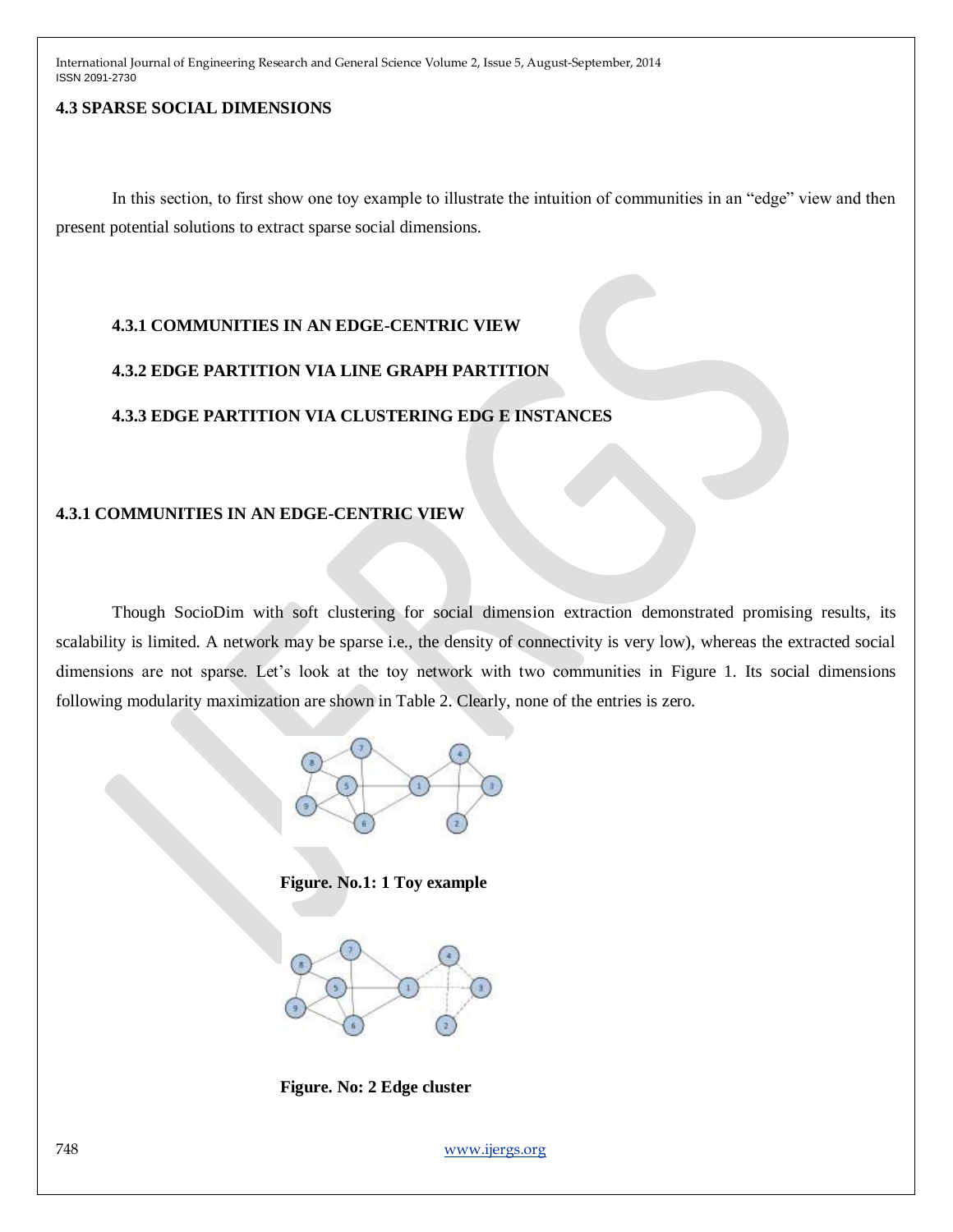Then a network expands into millions of actors, a reasonably large number of social dimensions need to be extracted. The corresponding memory requirement hinders both the extraction of social dimensions and the subsequent discriminative learning. Hence, it is imperative to develop some other approach so that the extracted social dimensions are sparse.

### **5. SYSTEM DESIGN**

#### **5.1 Module Design**

The thesis contains the following modules.

The following modules are present in the thesis

- 1. Index Url And Thread Url Training Sets
- 2. Page-Flipping Url Training Set
- 3. Entry Url Discovery
- 4. Create Graph
- 5. Convert To Line Graph
- 6. Algorithm Of Scalable K-Means Variant
- 7. Algorithm For Learning Of Collective Behavior
- 8. Sentiment Analysis
	- 1) Forum Topic Download
	- 2) Parse Forum Topic Text And Urls
	- 3) Forum Sub Topic Download
	- 4) Parse Forum Sub Topic Text And Urls

## **1. Index Url And Thread Url Training Sets**

The homepage of a forum which is contains a list of boards and is also the lowest common ancestor of all threads. A page of a board in a forum, which usually contains a table-like structure; each row in it contains information of a board or a thread. Recall that an index URL is a URL that is on an entry or index page; its destination page is another index page; its anchor text is the board title of its destination page. A thread URL is a URL that is on an index page; its destination page is a thread page; its anchor text is the thread title of its destination page. The only way to distinguish index URLs from thread URLs is the type of their destination pages. Therefore, user needs a method to decide the page type of a destination page.

### **2***.* **Page-Flipping Url Training Set**

Page-flipping URLs point to index pages or thread pages but they are very different from index URLs or thread URLs. The proposed metric is used to distinguish page-flipping URLs from other loop-back URLs. However, the metric only works well on the "grouped" page-flipping URLs more than one page-flipping URL in one page.

#### *3.* **Entry Url Discovery**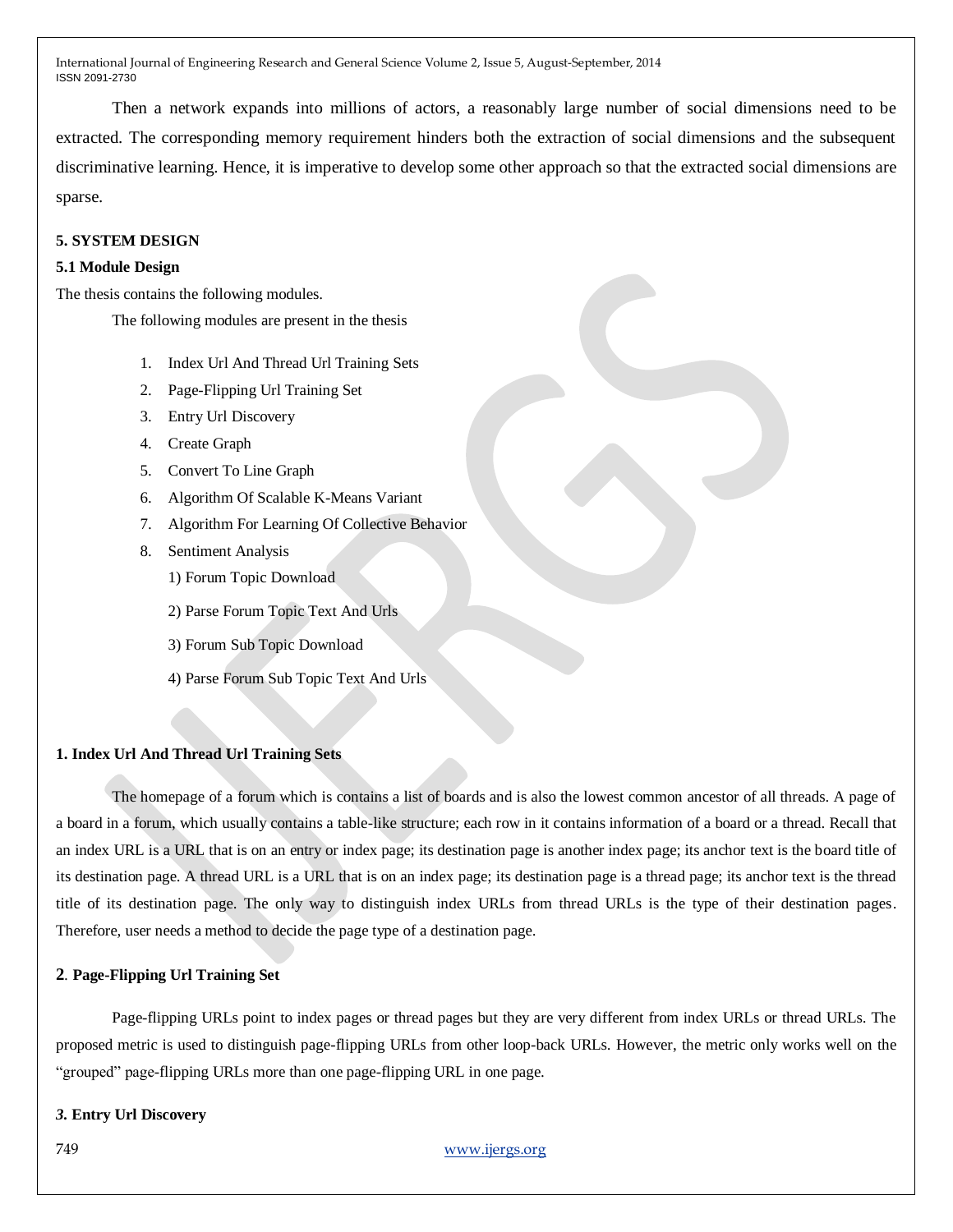An entry URL needs to be specified to start the crawling process. To the best of our knowledge, all previous methods assumed that a forum entry URL is given. In practice, especially in web-scale crawling, manual forum entry URL annotation is not practical. Forum entry URL discovery is not a trivial task since entry URLs vary from forums to forums.

### 4. **Create Graph**

In this module, nodes are created flexibly. The name of the node is coined automatically. The name should be unique. The link can be created by selecting starting and ending node; a node is linked with a direction. The link name given cannot be repeated. The constructed graph is stored in database. Previous constructed graph can be retrieved when ever from the database.

#### **5. Convert To Line Graph**

In this module, from the previous module"s graph data, line graph is created. The edge details are gathered and constructed as nodes. The nodes with same id in them are connected as edges.

#### **6. Algorithm Of Scalable K-Means Variant**

In this module, the data instances are given as input along with number of clusters, and clusters are retrieved as output. First it is required to construct a mapping from features to instances. Then cluster centroids are initialized. Then maximum similarity is given and looping is worked out. When the change is objective value falls above the "Epsilon" value then the loop is terminated.

### **7***.* **Algorithm For Learning Of Collective Behavior**

In This Module, The Input Is Network Data, Labels Of Some Nodes And Number Of Social Dimensions; Output Is Labels Of Unlabeled Nodes.

### **8. Sentiment Analysis**

### *1)* **Forum Topic Download**

In This Module, The Source Web Page Is Keyed In (Default: [Http://Www.Forums.Digitalpoint.Com\)](http://www.fourms.digitalpoint.com/) And The Content Is Being Downloaded. The HTML Content Is Displayed In A Rich Text Box Control.

#### **2) Parse Forum Topic Text And Urls**

In This Module, The Downloaded Source Page Web Content Is Parsed And Checked For Forum Links. The Links Are Extracted And Displayed In A List Box Control. Also The Link Text Are Extracted And Displayed In Another List Box Control.

#### **3) Forum Sub Topic Download**

In this module, all the forum links pages in the source web page are downloaded. The HTML content is displayed in a rich text box control during each page download.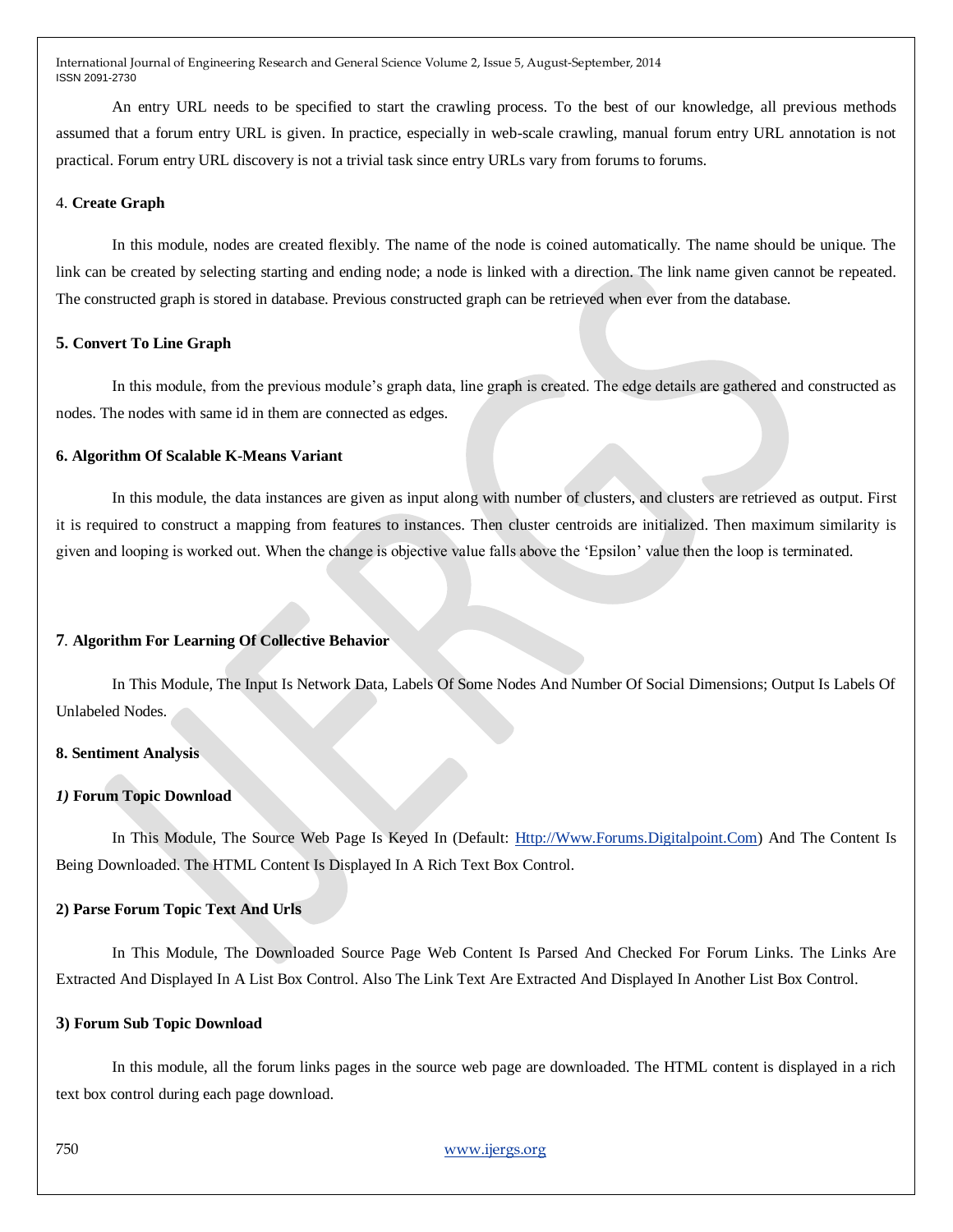### **4) Parse Forum Sub Topic Text And Urls**

In this module, the downloaded forum pages web content are parsed and checked for sub forum links. The links are extracted and displayed in a list box control. Also the link text are extracted and displayed in another list box control.

# **6. RESULT AND DISCUSSION**

## **ANALYZING AVERAGE POST PER FORUM AND AVERAGE SENTIMENTAL VALUE**

| <b>Forum</b>    | <b>Forum Title</b>        | <b>Threads</b>  | Post         | <b>Average Post Per</b> | <b>Average sentiment value</b> |
|-----------------|---------------------------|-----------------|--------------|-------------------------|--------------------------------|
| Id              |                           | count           | <b>Count</b> | forum                   | per forum                      |
| $\mathbf{1}$    | Google                    | $\overline{4}$  | 1340         | 335                     | $\overline{0}$                 |
| $\overline{34}$ | Google+                   | $\overline{51}$ | 1158         | $\overline{22}$         | 1                              |
| $\overline{37}$ | <b>Digital Point Ads</b>  | $\overline{50}$ | 708          | $\overline{14}$         | $\mathbf{1}$                   |
| 38              | Google AdWords            | 53              | 684          | $\overline{12}$         | $\overline{0}$                 |
| 39              | Yahoo Search Marketing    | 50 <sub>1</sub> | 1240         | $\overline{24}$         | $\mathbf{1}$                   |
| 44              | Google                    | 50              | 2094         | 41                      | $\overline{0}$                 |
| 46              | Azoogle                   | 51              | 1516         | 29                      | $\boldsymbol{0}$               |
| $\overline{49}$ | ClickBank                 | 50              | 1352         | $\overline{27}$         | $\overline{0}$                 |
| $\overline{52}$ | <b>General Business</b>   | 51              | 1206         | 23                      | $\overline{0}$                 |
| $\overline{54}$ | <b>Payment Processing</b> | $\overline{52}$ | 1782         | $\overline{34}$         | $\overline{0}$                 |
| $\overline{59}$ | Copywriting               | $\overline{51}$ | 526          | 10                      | $\overline{0}$                 |
| 62              | <b>Sites</b>              | $\overline{53}$ | 504          | $\overline{9}$          | $\mathbf{1}$                   |
| 63              | Domains                   | $\overline{51}$ | 78           | $\mathbf{1}$            | $\mathbf{1}$                   |
| 66              | eBooks                    | $\overline{51}$ | 484          | $\overline{9}$          | $\mathbf{1}$                   |
| 70              | <b>Content Creation</b>   | $\overline{50}$ | 206          | $\overline{4}$          | $\mathbf{1}$                   |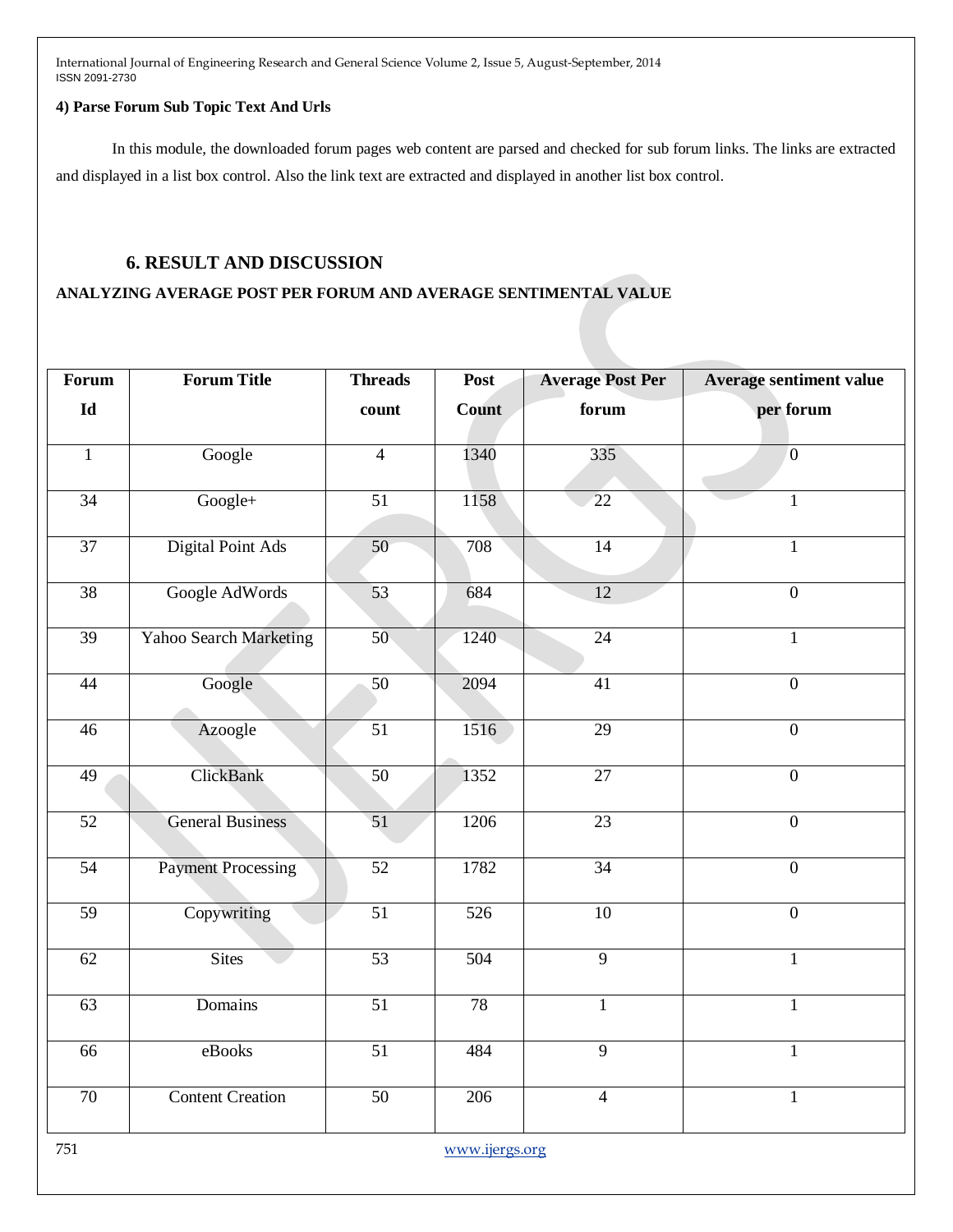| 71 | Design                   | 50 | 498             | 9                |              |
|----|--------------------------|----|-----------------|------------------|--------------|
| 72 | Programming              | 51 | 202             | $\overline{3}$   | $\mathbf{1}$ |
| 77 | Template Sponsorship     | 47 | 94              | $\overline{2}$   | $\mathbf{1}$ |
| 82 | Adult                    | 51 | 30 <sup>7</sup> | $\boldsymbol{0}$ |              |
| 83 | Design &<br>Development  | 6  | $\overline{0}$  | $\overline{0}$   | 1            |
| 84 | HTML & Website<br>Design | 52 | 254             | $\overline{4}$   | 1            |
| 85 | <b>CSS</b>               | 50 | 110             | $\overline{2}$   |              |
| 86 | Graphics &<br>Multimedia | 54 | 79              | 4                | $\mathbf{0}$ |

# **Table No: 5.3 Analyzing Average Post Per Forum And Average Sentimental Value**



# **CHART NO: 5.3 CHART REPRESENTATION FOR ANALYZING AVERAGE POST PER FORUM AND AVERAGE SENTIMENTAL VALUE**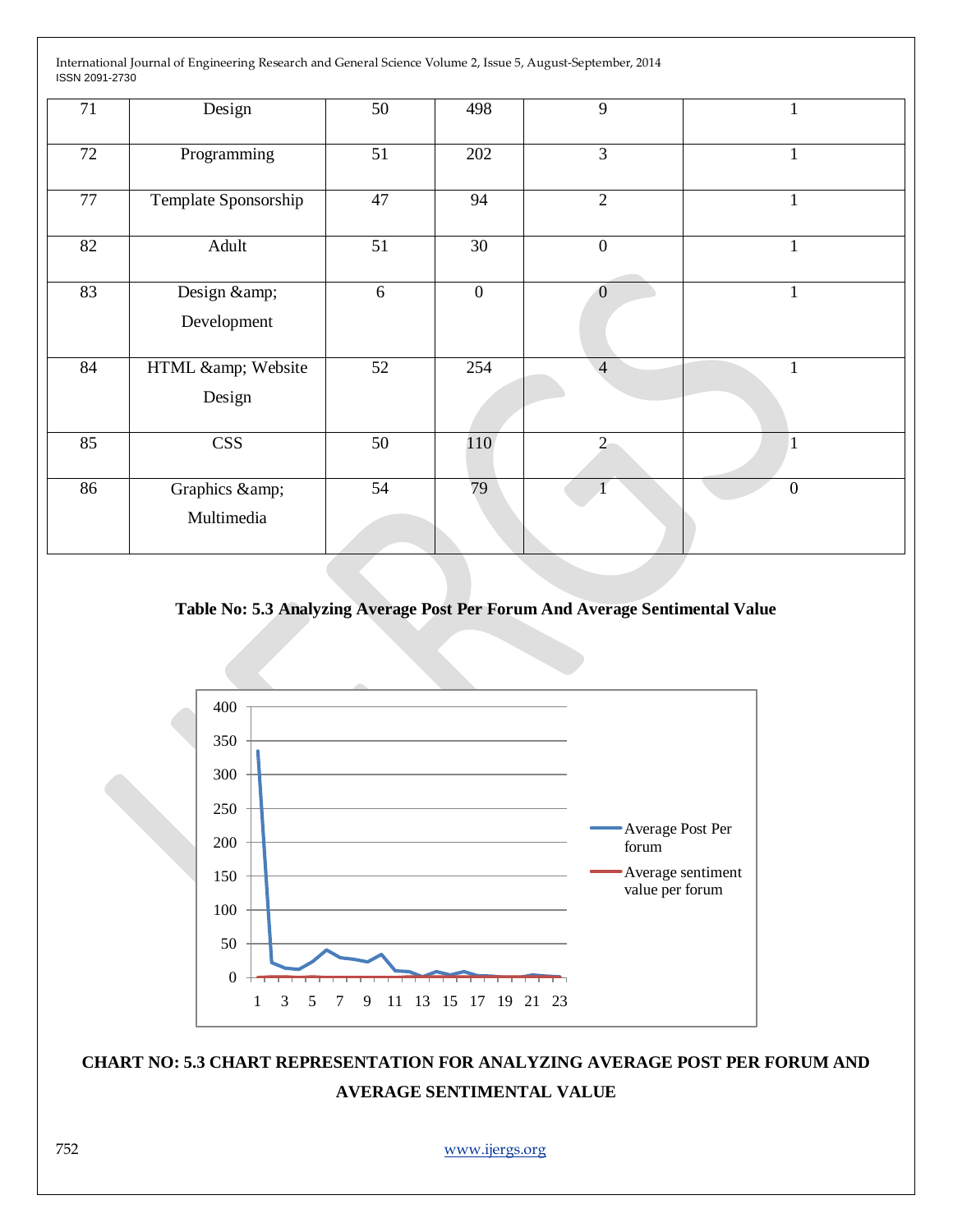The proposed approach includes group the forums into various clusters using emotional polarity computation and integrated sentiment analysis based on K-means clustering. Also positive and negative replies are clustered. Using scalable learning the relationship among the topics are identified and represent it as a graph. Data are collected from forums.digitalpoint.com which includes a range of 75 different topic forums. Computation indicates that within the same time window, forecasting achieves highly consistent results with K-means clustering.

Also the forum topics are represented using graphs. In this graph the is used to represent the forum titles, thread count, post count, average post per forum, average sentiment value per forum and the similarity or relationship between the topics.

# **CONCLUSION AND FUTURE WORK**

# **6.1 CONCLUSION**

In this thesis algorithms are developed to automatically analyze the emotional polarity of a text, based on which a value for each piece of text is obtained. The absolute value of the text represents the influential power and the sign of the text denotes its emotional polarity.

This K-means clustering is applied to develop integrated approach for online sports forums cluster analysis. Clustering algorithm is applied to group the forums into various clusters, with the center of each cluster representing a hotspot forum within the current time span.

In addition to clustering the forums based on data from the current time window, it is also conducted forecast for the next time window. Empirical studies present strong proof of the existence of correlations between post text sentiment and hotspot distribution. Education Institutions, as information seekers can benefit from the hotspot predicting approaches in several ways. They should follow the same rules as the academic objectives, and be measurable, quantifiable, and time specific. However, in practice parents and students behavior are always hard to be explored and captured.

sing the hotspot predicting approaches can help the education institutions understand what their specific customers' timely concerns regarding goods and services information. Results generated from the approach can be also combined to competitor analysis to yield comprehensive decision support information.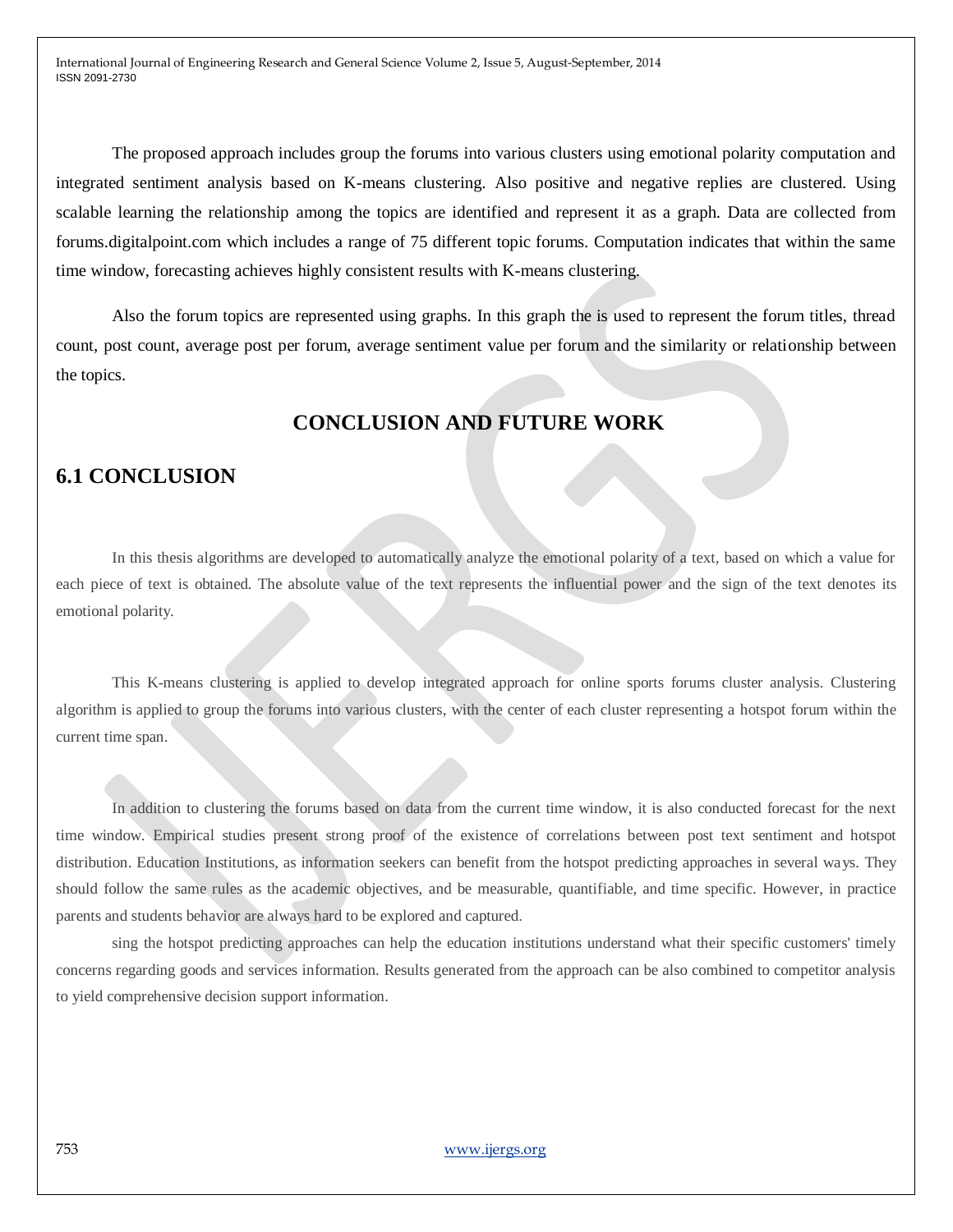# **6.2.SCOPE FOR FUTURE ENHANCEMENTS**

In the future, to utilize the inferred information and extend the framework for efficient and effective network monitoring and application design. The new system become useful if the below enhancements are made in future.

- The application can be web service oriented so that it can be further developed in any platform.
- The application if developed as web site can be used from anywhere.
- At present, number of posts/forum, average sentiment values/forums, positive % of posts/forum and negative % of posts/forums are taken as feature spaces for K-Means clustering. In future, neutral replies, multiple-languages based replies can also be taken as dimensions for clustering purpose.
- In addition, currently forums are taken for hot spot detection. Live Text streams such as chatting messages can be tracked and classification can be adopted.

The new system is designed such that those enhancements can be integrated with current modules easily with less integration work. The new system becomes useful if the above enhancements are made in future. The new system is designed such that those enhancements can be integrated with current modules easily with less integration work.

# **REFERENCES:**

- 1. S. Brin and L. Page, "The Anatomy of a Large-Scale Hypertextual Web Search Engine." Computer Networks and ISDN Systems, vol. 30, nos. 1-7, pp. 107-117, 1998.
- 2. R. Cai, J.-M. Yang, W. Lai, Y. Wang, and L. Zhang, "iRobot: An Intelligent Crawler for Web Forums," Proc. 17th Int"l Conf. World Wide Web, pp. 447-456, 2008.
- 3. A. Dasgupta, R. Kumar, and A. Sasturkar, "De-Duping URLs via Rewrite Rules," Proc. 14th ACM SIGKDD Int"l Conf. Knowledge Discovery and Data Mining, pp. 186-194, 2008.
- 4. C. Gao, L. Wang, C.-Y. Lin, and Y.-I. Song, "Finding Question-Answer Pairs from Online Forums," Proc. 31st Ann. Int"l ACM SIGIR Conf. Research and Development in Information Retrieval, pp. 467-474, 2008.
- 5. H.S. Koppula, K.P. Leela, A. Agarwal, K.P. Chitrapura, S. Garg, and A. Sasturkar, "Learning URL Patterns for Webpage De-Duplication," Proc. Third ACM Conf. Web Search and Data Mining, pp. 381-390, 2010.
- 6. L. Zhang, B. Liu, S.H. Lim, and E. O"Brien-Strain, "Extracting and Ranking Product Features in Opinion Documents," Proc. 23rd Int"l Conf. Computational Linguistics, pp. 1462-1470, 2010.